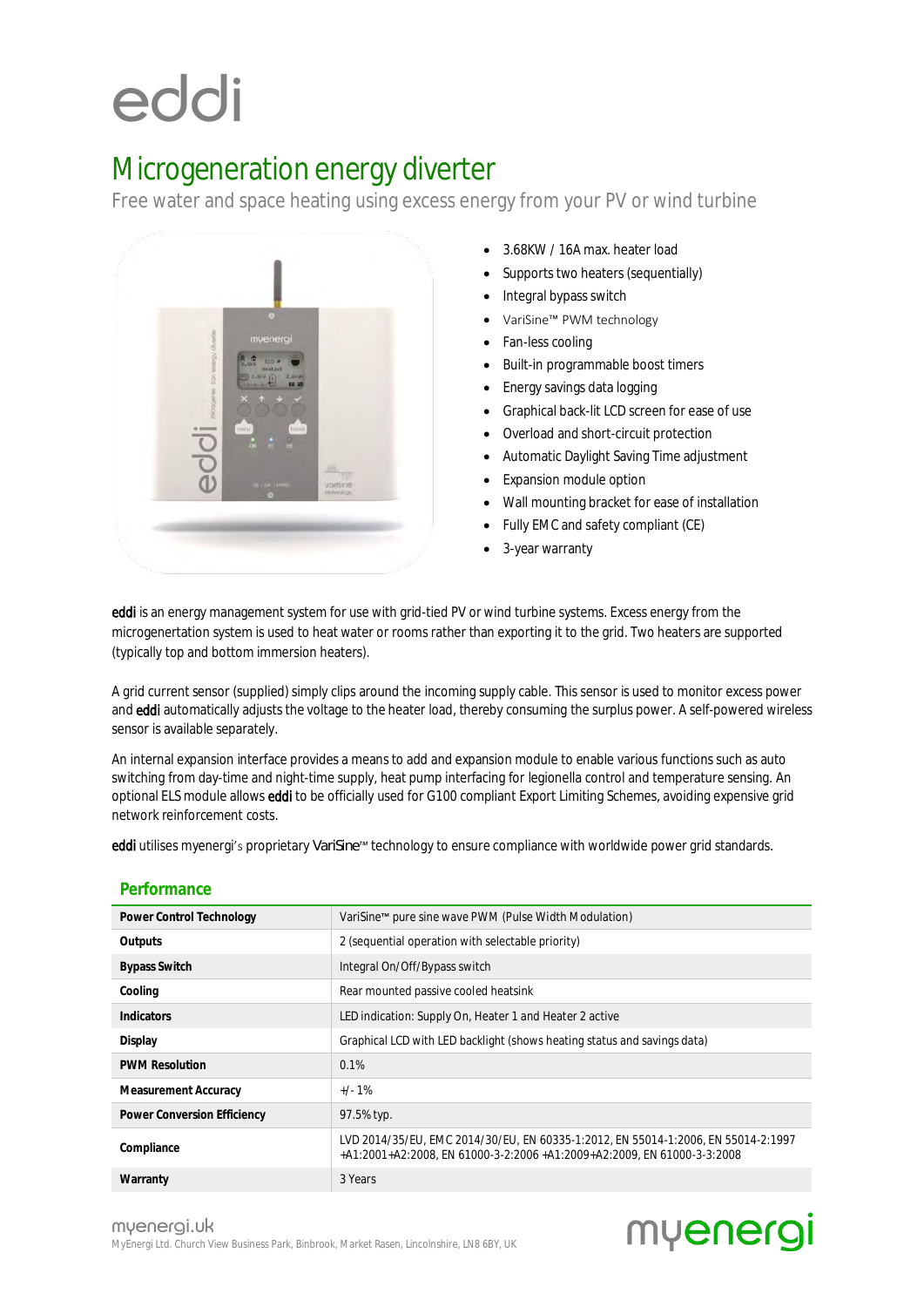# eddi

### **Electrical Specifications**

| Rated Input Power                | 3.68kW                                                                           |
|----------------------------------|----------------------------------------------------------------------------------|
| Rated Supply Voltage             | 230V AC Single Phase (+/-10%)                                                    |
| Supply Frequency                 | 50Hz / 60Hz                                                                      |
| Rated Current                    | 16A                                                                              |
| <b>Standby Power Consumption</b> | 3W                                                                               |
| Generator Size Supported         | No limit (subject to 100A per-phase grid supply)                                 |
| Heater Load Size                 | 100W min. 3.68kW max.                                                            |
| Economy Tariff Sense Input       | 230V AC sensing (2.5kV isolated)                                                 |
| Wireless Interface               | 868 MHz (proprietary protocol) for wireless sensor and remote monitoring options |
| <b>Grid Current Sensor</b>       | 100A max. primary current, 16mm max. cable diameter                              |
| Supply Cable Entry               | Rear, bottom, or side option                                                     |

#### **Mechanical Specifications**

| <b>Dimensions</b>            | 220 x 205 x 87mm (excluding wall bracket) |
|------------------------------|-------------------------------------------|
| Weight                       | 4.3kg (excluding wall bracket)            |
| <b>Protection Degree</b>     | IP20                                      |
| <b>Enclosure Material</b>    | Painted Zintec steel                      |
| <b>Operating Temperature</b> | -20°C to +40°C                            |
| Mounting Method              | Wall mounting bracket                     |

Designed to permit installations compliant with IET Wiring Regulations BS7671:2008+A3 2015 and the Electricity Safety, Quality, and Continuity Regulations 2002 and BS 8300:2009+A1:2010.

V1.0 March 2017

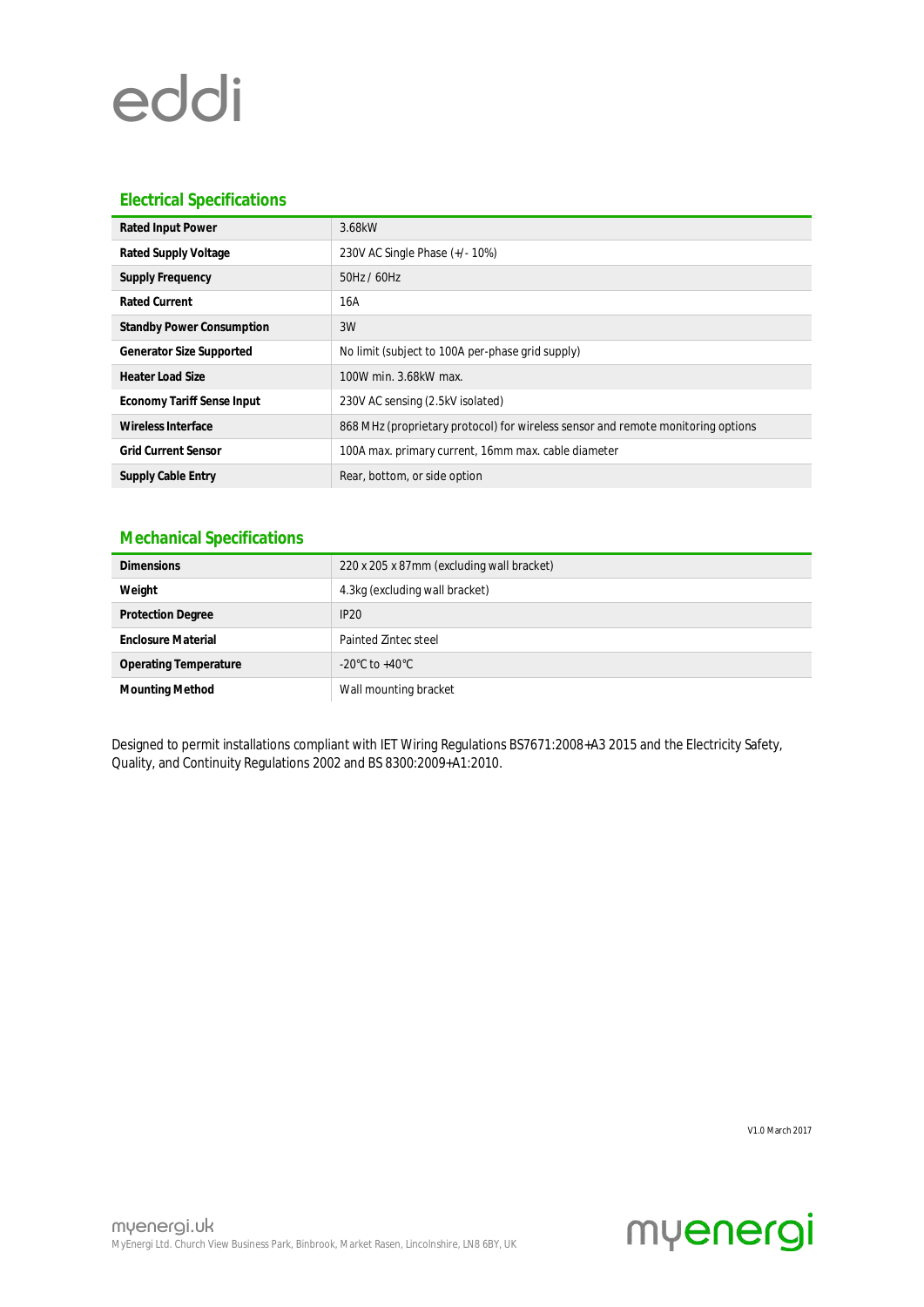

## **Introducing myenergi hub**





- Remotely control & monitor your myenergi devices
- Access to the latest firmware updates
- Device status LEDs
- Will support time of use tariffs in the near future.







- Comes with ethernet cable for direct connection to your internal router
- Comes with mains power supply
- MRRP £85.00 incl. VAT
- @myenergiLTD f myenergi @myenergi U in myenergi-ltd